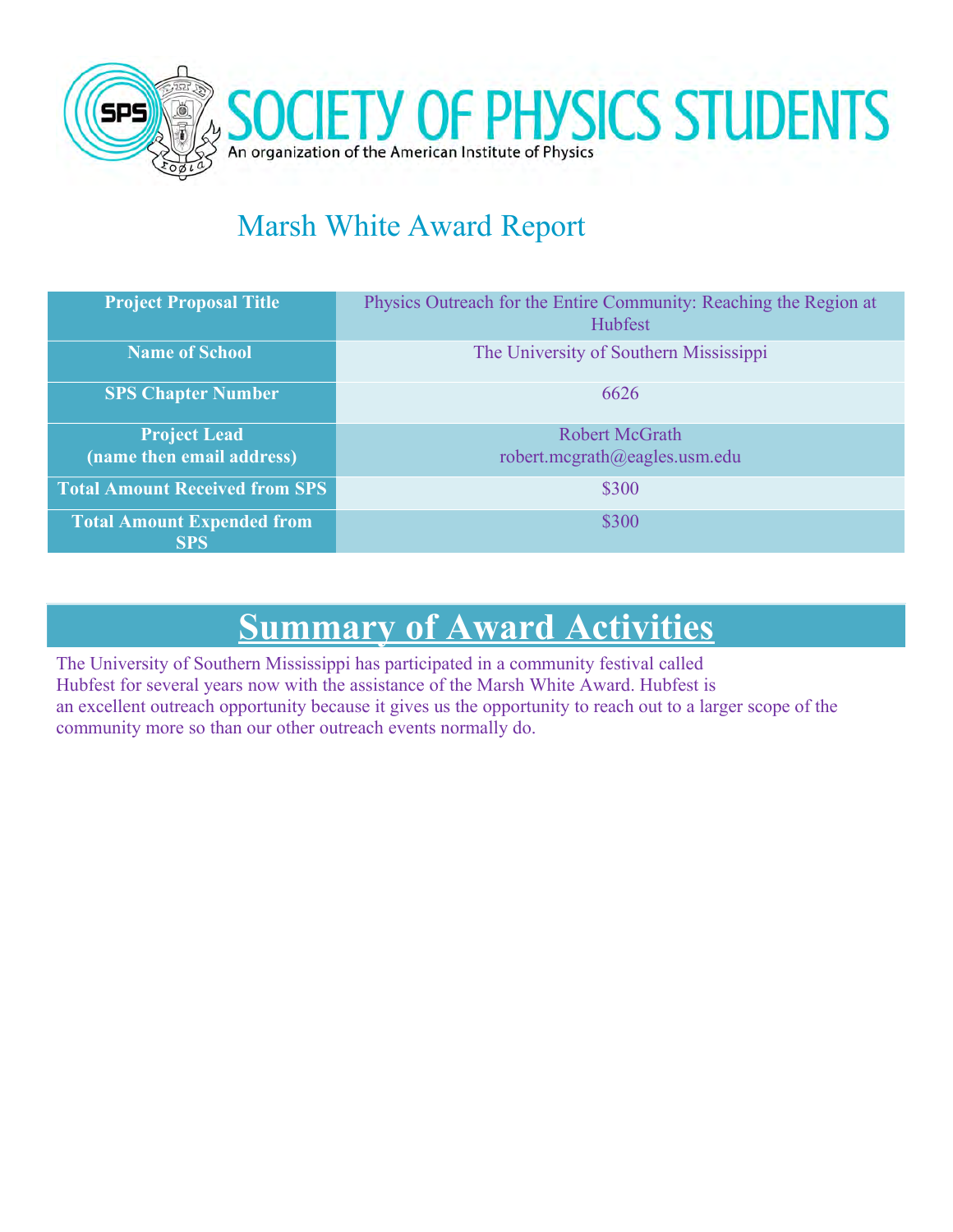## **Statement of Activity**

#### **Overview of Award Activity**

 Brief description – Our chapter has done demonstrations at Hubfest for the past few years with the assistance of the Marsh White award. This event is great for outreach because it is a street festival that attracts a true cross-section of the population of the area surrounding our school. In 2014, the festival attracted approximately 10,000 people. This past year, we had a booth in one of the medium

traffic areas, and we probably saw a couple thousand people and had several hundred stop and talk to us.

- Outcomes We had the opportunity to reach out and talk to the community about physics and science in general, all the while having a fun time doing so. We met with a vast spectrum of people from toddlers to senior citizens.
- Audience Our target audience was anyone and everyone in our surrounding community. We also wanted to expand from our usual target audience of highschools, and reach out to elementary, middle, or even home-schooled children.
- Context of the Project Our department chair really supports outreach, so this fits nicely in our efforts to reach more people. He wants us to expand out to anyone and everyone we can possibly get to learn a little more about physics. Hubfest is also good for this because of our ability to pitch physics to elementary and middle school age children as well as their parents.

### **Impact Assessment: How the Project/Activity/Event Promoted Interest in Physics**

Our main goal was to reach out to as many people as possible about physics and hopefully develop relationships with members of the community that we can use to gain further outreach opportunities. We were able to meet and talk with several hundred people that stopped by and see our demonstrations. We hope to use the relationships we created to do more outreach events at local schools in the next year. With all we accomplished, I would say that our event was astounding success.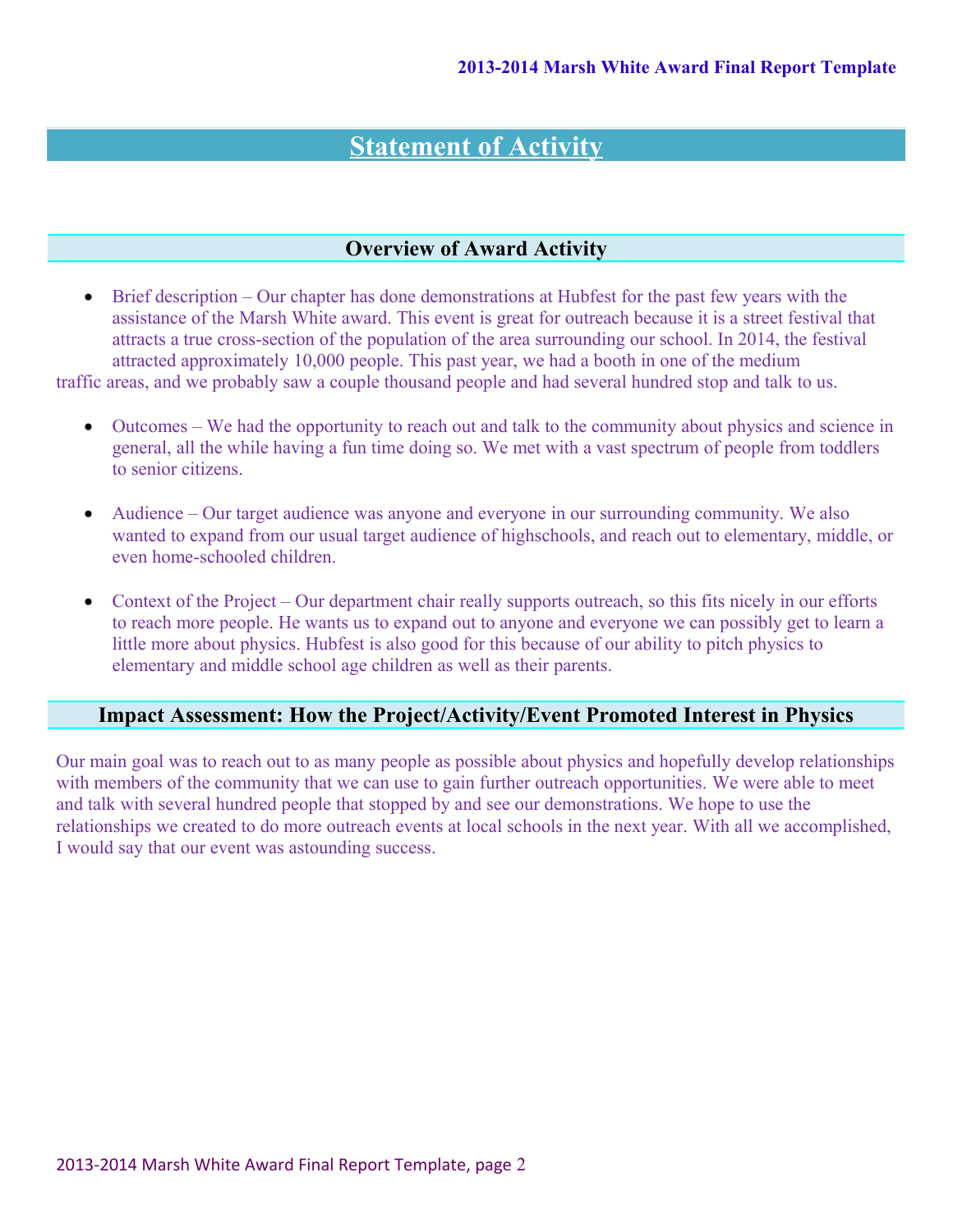### **Key Metrics and Reflection**

| Who was the target audience of your project?                                                                                                                                                                                                                                    | Our community and surrounding area.                                                                                                                                                                                     |
|---------------------------------------------------------------------------------------------------------------------------------------------------------------------------------------------------------------------------------------------------------------------------------|-------------------------------------------------------------------------------------------------------------------------------------------------------------------------------------------------------------------------|
| How many attendees/participants were directly impacted<br>by your project?<br>Please describe them (for example "50 third grade<br>students" or "25 families").                                                                                                                 | Several hundred people who stopped by<br>to see our demonstrations.                                                                                                                                                     |
| How many students from your SPS chapter were involved<br>in the activity, and in what capacity?                                                                                                                                                                                 | 6 students and our advisor, Dr. Vera.                                                                                                                                                                                   |
| Was the amount of money you received from SPS<br>sufficient to carry out the activities outlined in your<br>proposal?<br>Could you have used additional funding? If yes, how<br>much would you have liked and how would the additional<br>funding have augmented your activity? | Yes the amount we received was enough<br>to successfully meet our goals in this<br>activity.<br>Additional funding would be helpful in<br>the creation of more demonstrations to<br>further our outreach possibilities. |
| Do you anticipate repeating this project/activity/event in<br>the future, or having a follow-up project/activity/event? If<br>yes, please describe.                                                                                                                             | Yes it is our intention of continuing this<br>event in the foreseeable future.<br>It is our current plan to build a<br>bachistochrone demonstration for next<br>year.                                                   |
| What new relationships did you build through this project?                                                                                                                                                                                                                      | We fostered many new relationships not<br>only with students, but with their parents<br>as well.                                                                                                                        |
| If you were to do your project again, what would you do<br>differently?                                                                                                                                                                                                         | If we were to do this over again, I would<br>say perhaps better organization on our<br>part, there were some schedule mishaps<br>between the student shifts.                                                            |

## **Expenditures**

### **Expenditure Table**

| <b>Item</b>                   | Please explain how this expense relates to<br>your project as outlined in your proposal. | Cost    |
|-------------------------------|------------------------------------------------------------------------------------------|---------|
| <b>Ballons</b>                | Used in demonstration with laser                                                         | \$12    |
|                               | and Liquid Nitrogen.                                                                     |         |
| <b>Batteries</b>              | To run the laser                                                                         | \$4.00  |
| Liquid Nitrogen (1 Container) | Used to freeze our various food and                                                      | \$50.00 |

2013-2014 Marsh White Award Final Report Template, page 3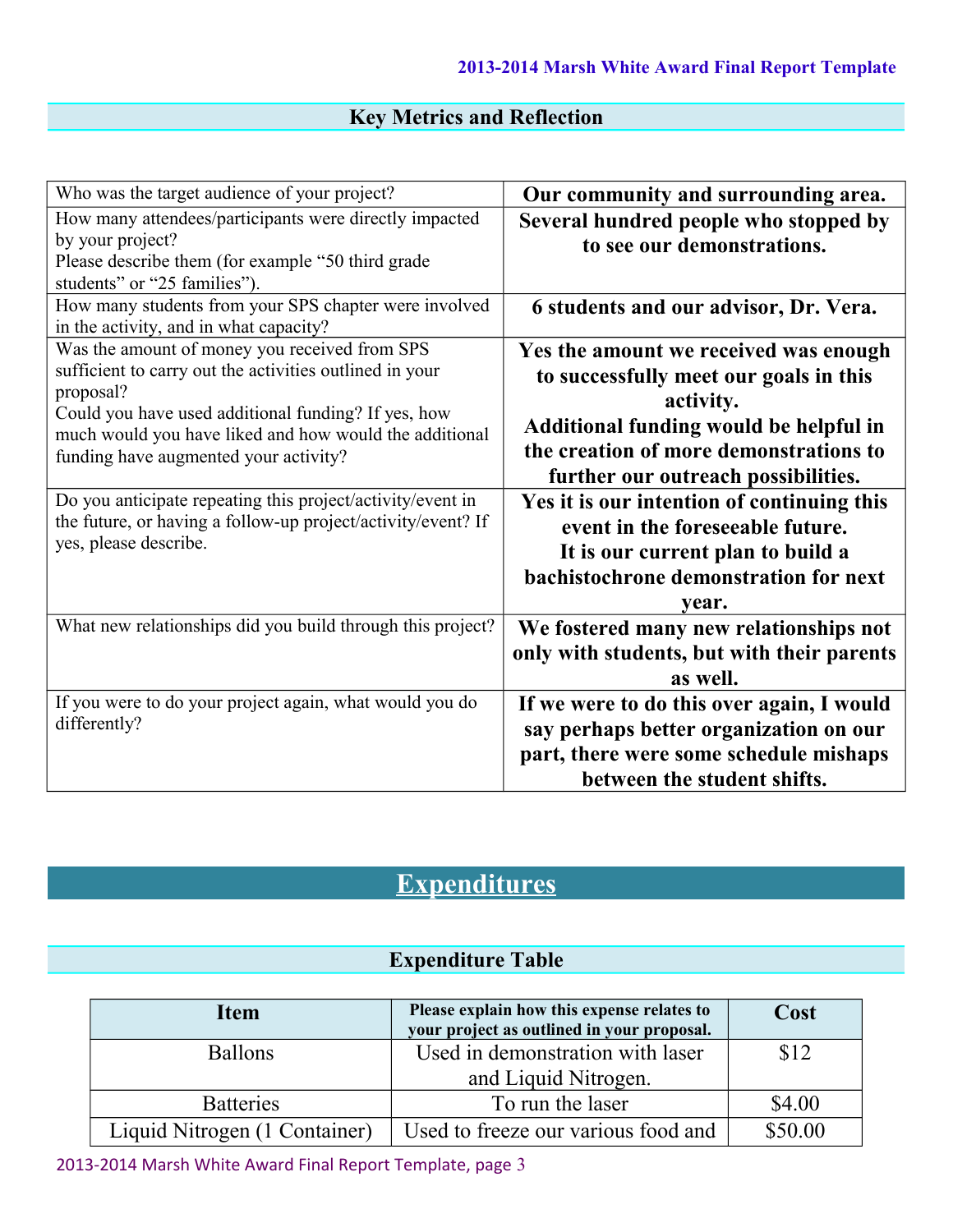### **2013-2014 Marsh White Award Final Report Template**

|                                 | flowers. The rest of our Liquid      |          |
|---------------------------------|--------------------------------------|----------|
|                                 | Nitrogen our department covered.     |          |
| Marshmallows                    | To Freeze and hand out to the public | \$12.00  |
|                                 | for people to consume.               |          |
| <b>Flowers</b>                  | To freeze and crush using Liquid     | \$15.00  |
|                                 | Nitrogen                             |          |
| Produce                         | To freeze and smash using Liquid     | \$20.00  |
|                                 | Nitrogen                             |          |
| <b>Hand Sanitizer</b>           | To make sure we have clean hands     | \$5.00   |
|                                 | and utensils.                        |          |
| Paper Towels                    | To clean area, and hold our          | \$8.00   |
|                                 | marshmallows                         |          |
| Wet Wipes                       | To ensure cleanliness of the area    | \$4.00   |
| Water                           | Case of water for working students   | \$20.00  |
|                                 | to drink.                            |          |
| <b>Hubfest Registration Fee</b> | Cost to attend the Festival          | \$150.00 |
|                                 | <b>Total of Expenses</b>             | \$300.00 |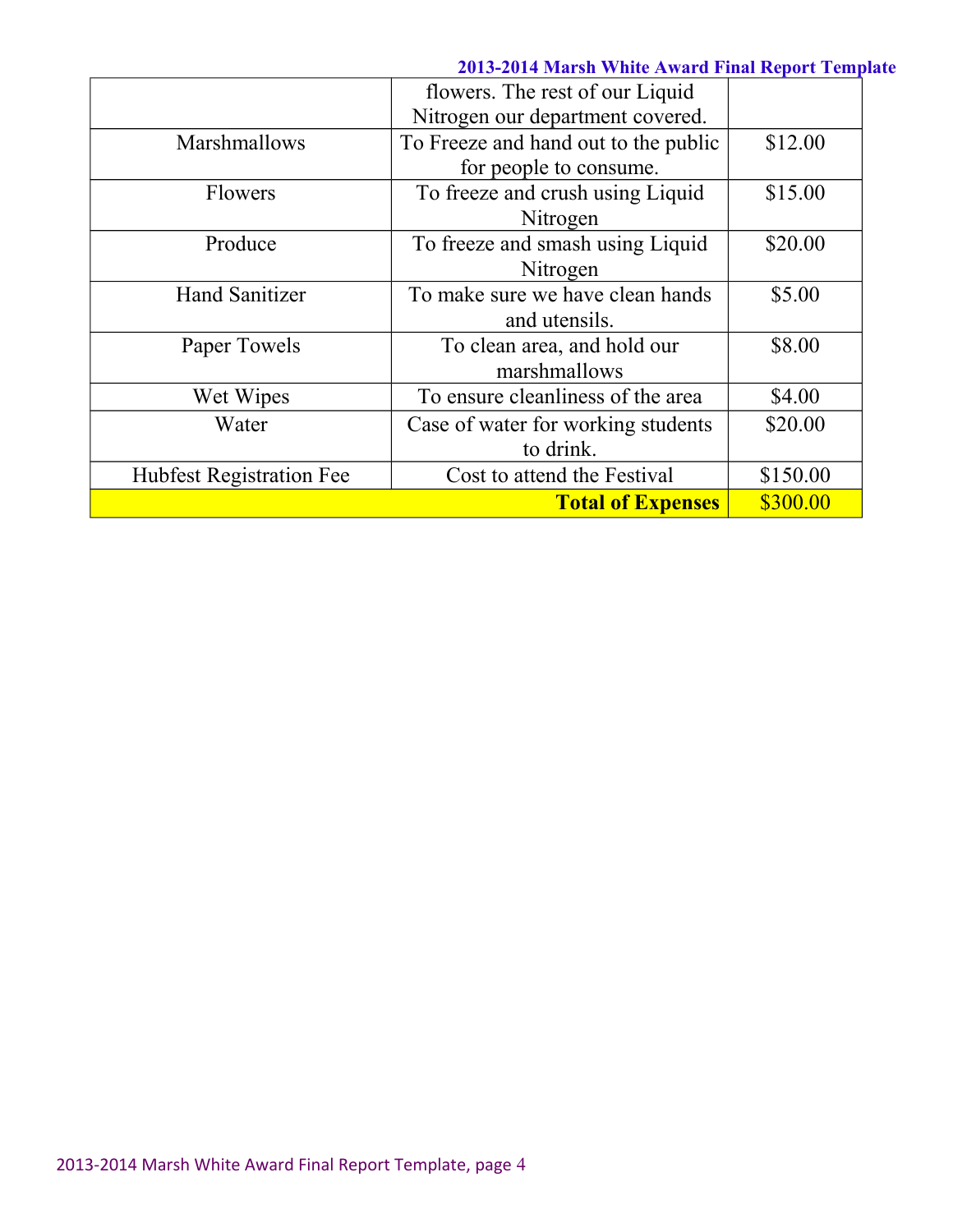## **Activity Photos**



Photo credit to Grant Tingstrom: Abigail Jacobson and Andrew Giovengo showing a frozen apple.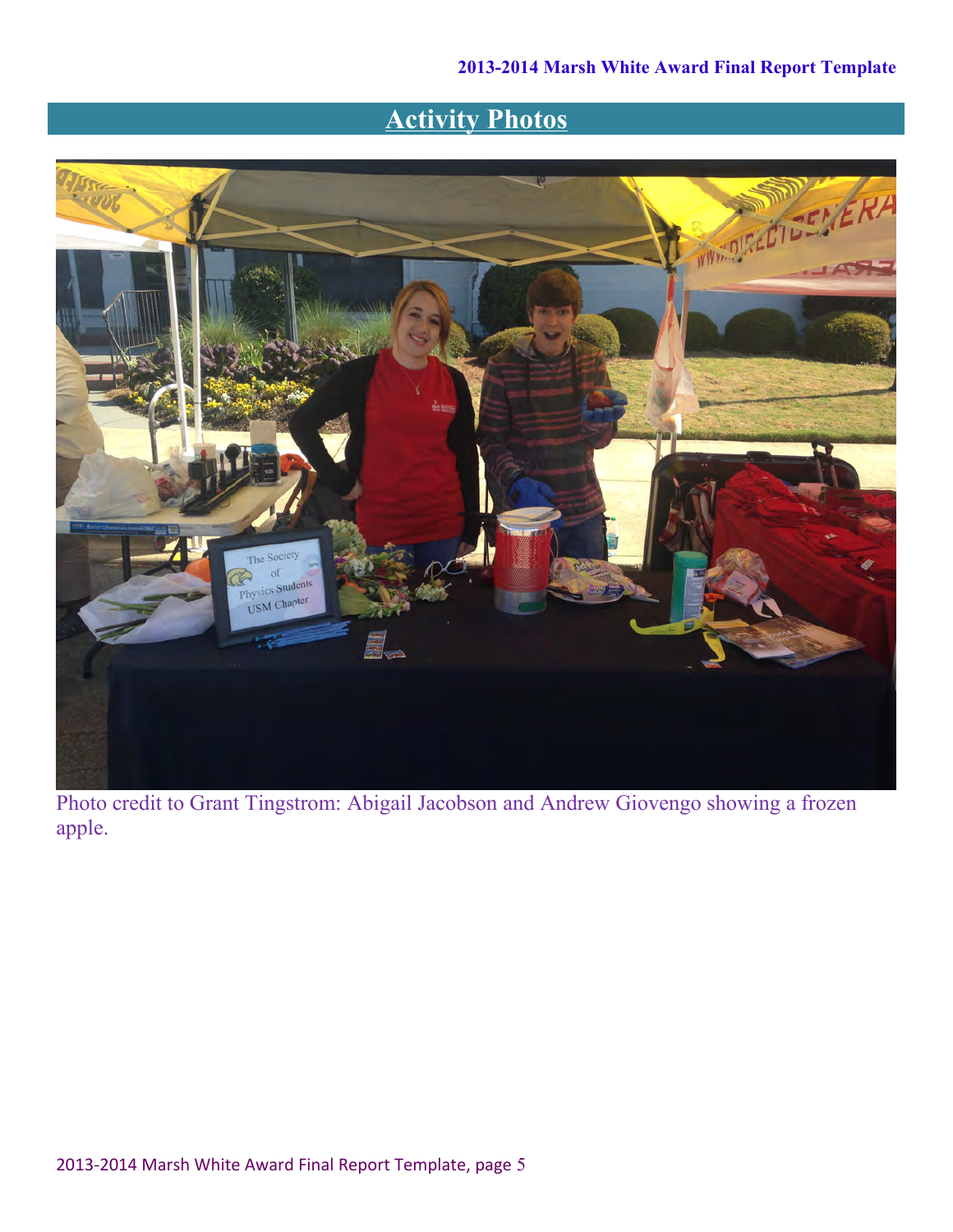### **2013-2014 Marsh White Award Final Report Template**



Photo credit to Andrew Giovengo: Showing our volunteers after a long day of smashing flowers fruit and other assorted items. In picture from Right to left: Brian Sawyer, Myer Milbrath, Abigail Jacobson, and Grant Tingstrom